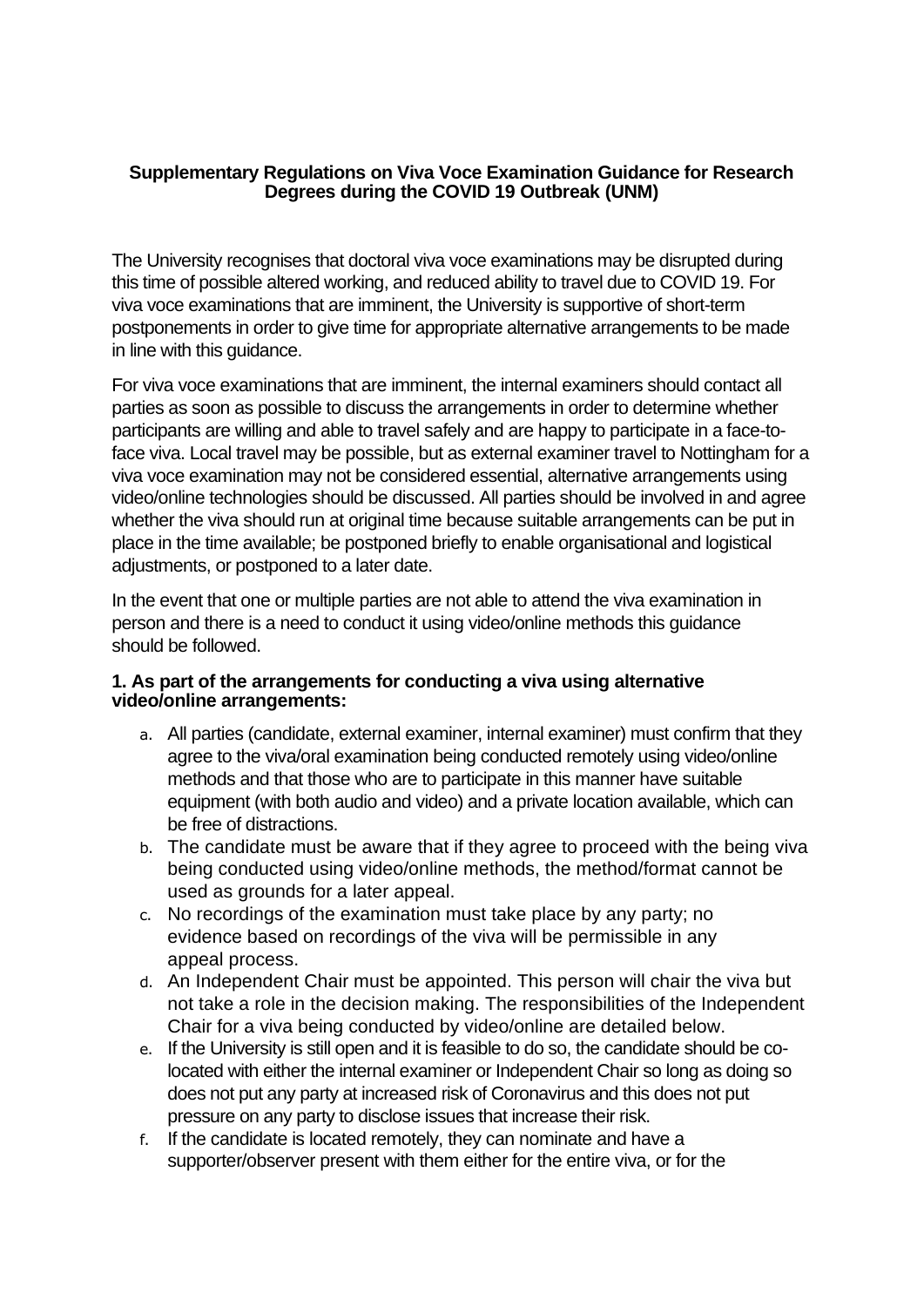communication of the decision. This individual is not allowed to contribute in any way to the conduct of the viva, and must be introduced at the start.

g. The viva should be scheduled at a time that is reasonable to the time zone in which the candidate is located.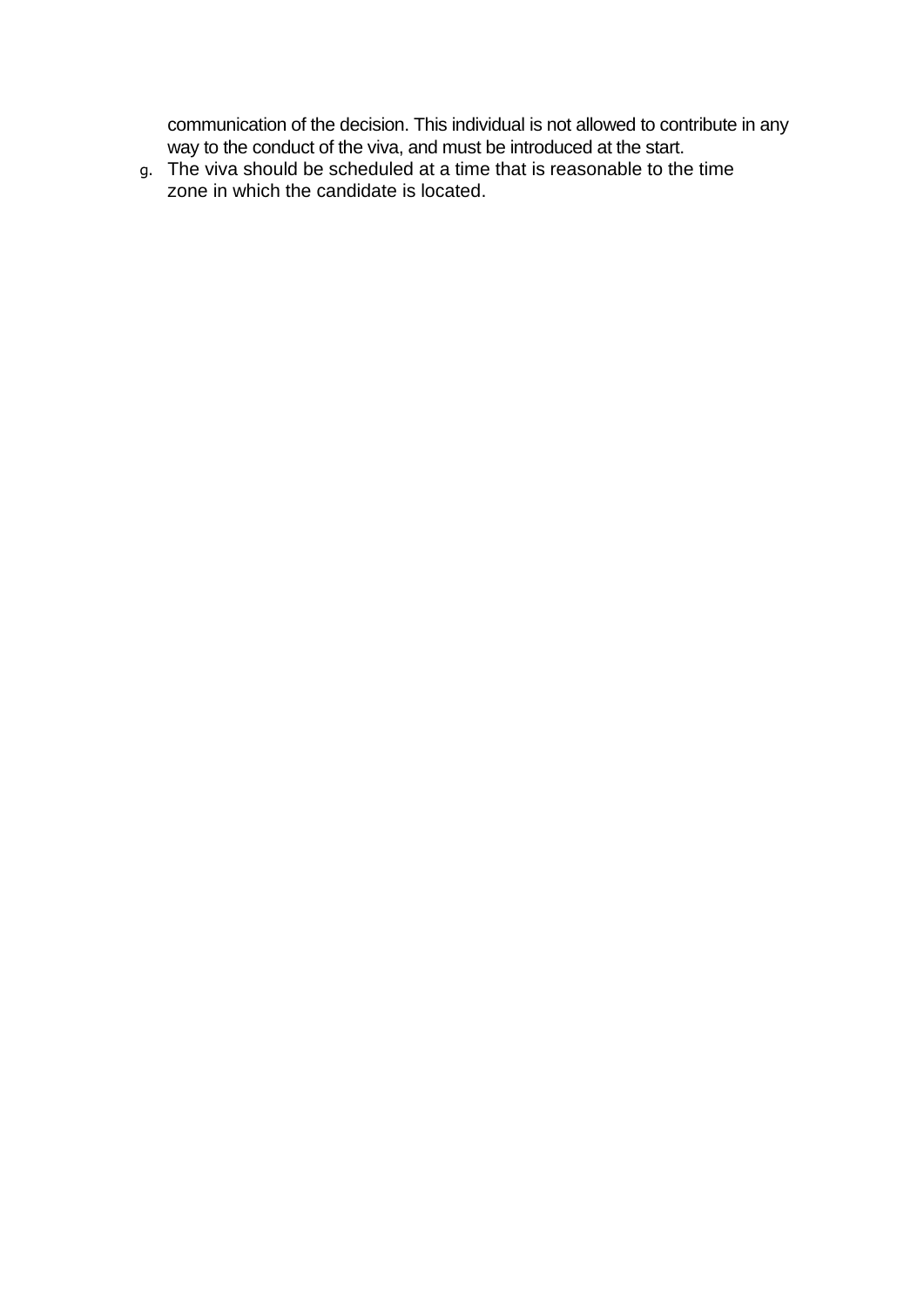### **2. Technological considerations**

- a. It is recommended that the viva be conducted using Microsoft Teams or Skype, however consideration can be given to other applications especially if the participants are more familiar with these. If there is no agreement on a common platform/application that can be used, the viva should be postponed.
- b. The technology must support video and audio connections and as part of agreeing to conduct the viva remotely the parties must confirm that they have a relevant equipment and that it is plugged in to maintain battery life.
- c. The video must commence using both video and audio, however video does not need to be maintained by all parties throughout. For example the Chair may not require video throughout and it should be noted that maintaining active video engagement may be difficult, if there is also a need simultaneously consult an online version of the thesis.
- d. If there is a failure in the connection/technology attempts should be made to reconnect. In the event of a serious or protracted breakdown in the connection or quality of the connection of more than 20 minutes the viva should be halted. However, if it is clear before 20 minutes are up that re-connection cannot be made or is unlikely the viva should be halted.
- e. The decision as to whether to halt a viva should be made by the Independent Chair. How to make the decision as to whether the viva is postponed, re-convened or concluded is covered in section 4.

# **3. Before the viva**

- a. The external and internal examiners' separate pre-viva reports **must** have been submitted in advance of the viva and shared with the Chair.
- b. Any presentation that the candidate is expected to make as part of the viva must be sent in advance to the Independent Chair who is responsible for sharing it with the examiners. The purpose of this is to facilitate all parties having the presentation ready to view during the viva, rather than to assess it in advance.

### **4. During the viva**

a. The purpose of the viva and its conduct should remain as per the standard guidance in the Quality Manual:

*The viva will normally include questions designed to ascertain that the thesis embodies the candidate's own research. It will test the candidate's general comprehension of the field of study within which the subject of the thesis falls. It will test the candidate's acquaintance with the general literature of the subject, knowledge of the relation of the work to the wider field of which it is a part, and the respects in which the work advances, modifies, or otherwise affects this wider field of scholarship.*

b. If the viva has to be halted due to a breakdown in the connection or quality of the connection, the Independent Chair should consult with the examiners via an alternative method (e.g. telephone). The examiners should decide whether there is a need to reconvene at another date or whether sufficient discussion had taken place by the point of the communication loss that further examination would not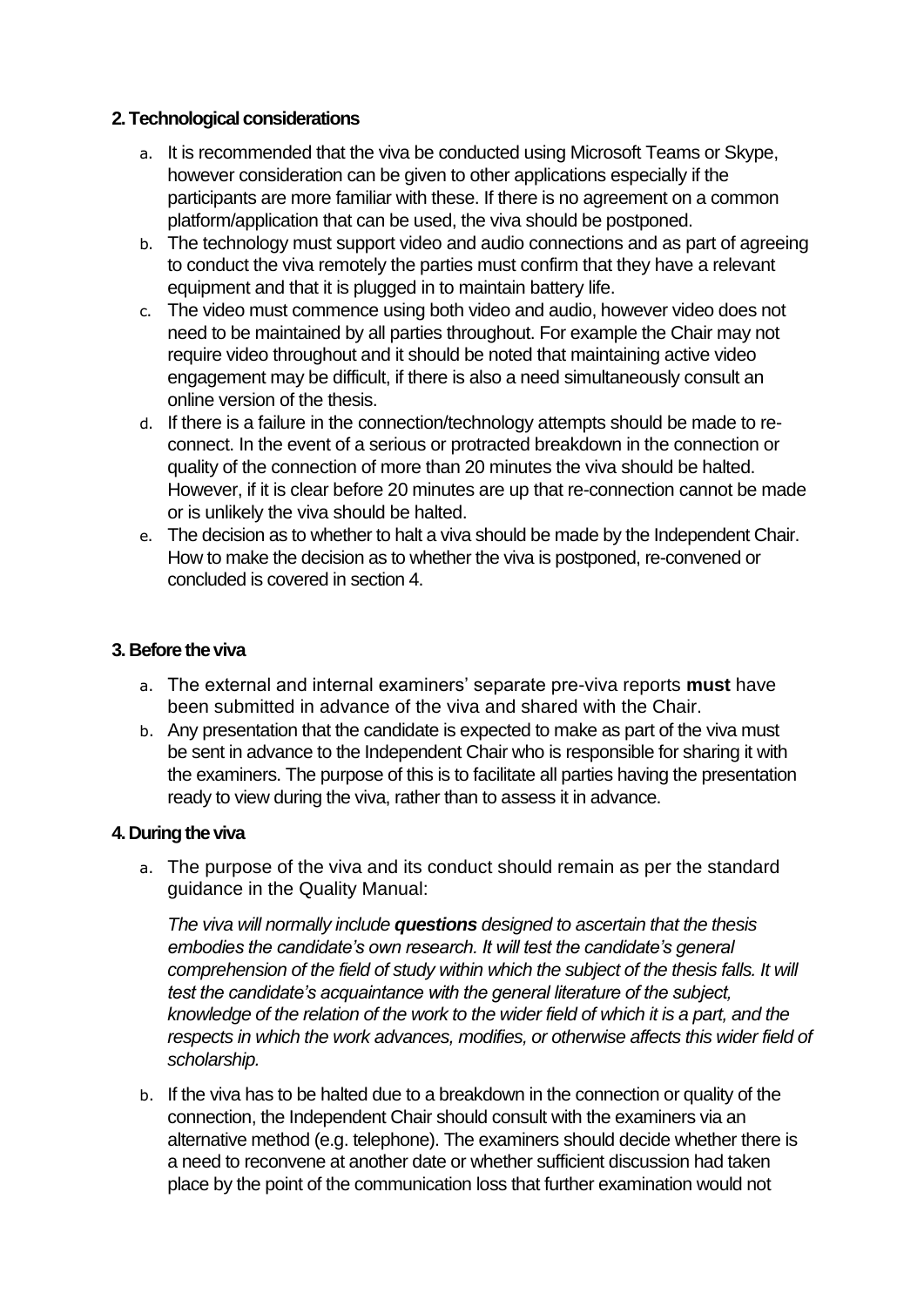change their decision. In arriving at such a decision, the examiners should take into account the requirements and outcomes of

a doctoral degree and not the extent to which they had covered the contents of the thesis. If it is agreed that the viva needs to be re-scheduled this should be at a mutually agreed time for all parties. The Independent Chair should communicate the outcome of this decision to the candidate as soon as possible.

# **5. External and Internal examiner discussion**

- a. In order that the examiners can discuss the candidate's performance, the candidate must leave the video/conference call and the Independent Chair must confirm that this has happened. The candidate should be advised how they will be contacted to invite them back into the video/online meeting and given an approximate time when this will happen.
- b. It is recommended that the examiners and Independent Chair consider whether a separate video/conference call meeting would be preferable to continuing in the one in which the viva has taken place.
- c. The Independent Chair must be party to the post viva discussion to ensure that any decisions are based solely on the candidate's performance and do not reflect issues related to the format of the viva.

### **6. Communication of the decision**

- a. The candidate should be contacted and invited to re-join the video/online meeting. They may be accompanied by a supporter/observer.
- b. Candidates should be informed of the outcome of their examination as soon as possible. The possible outcomes and procedures to be followed are the same as for a standard viva.
- c. The communication of outcomes should be sensitive to the fact that the doctoral examination is the most significant culmination of the candidate's work and that the normal support and activities surrounding this rite of passage are likely to be disrupted when the candidate is in a different location to the examiners.

### **The responsibilities of the Independent Chair are to:**

- Preside over the viva proceedings in order to ensure consistency between different vivas and particularly to ensure consistency in the conduct of vivas conducted using video/online format as compared to those conducted under normal circumstances.
- Ensure that any post viva decisions and comments are based solely on the candidate's performance and do not reflect issues related to the video/online format of the viva.
- Provide an additional viewpoint if the conduct of the viva should become the subject of a student appeal.
- Confirm that all parties are comfortable with the arrangements and that the candidates and the examiners can see and hear each other clearly.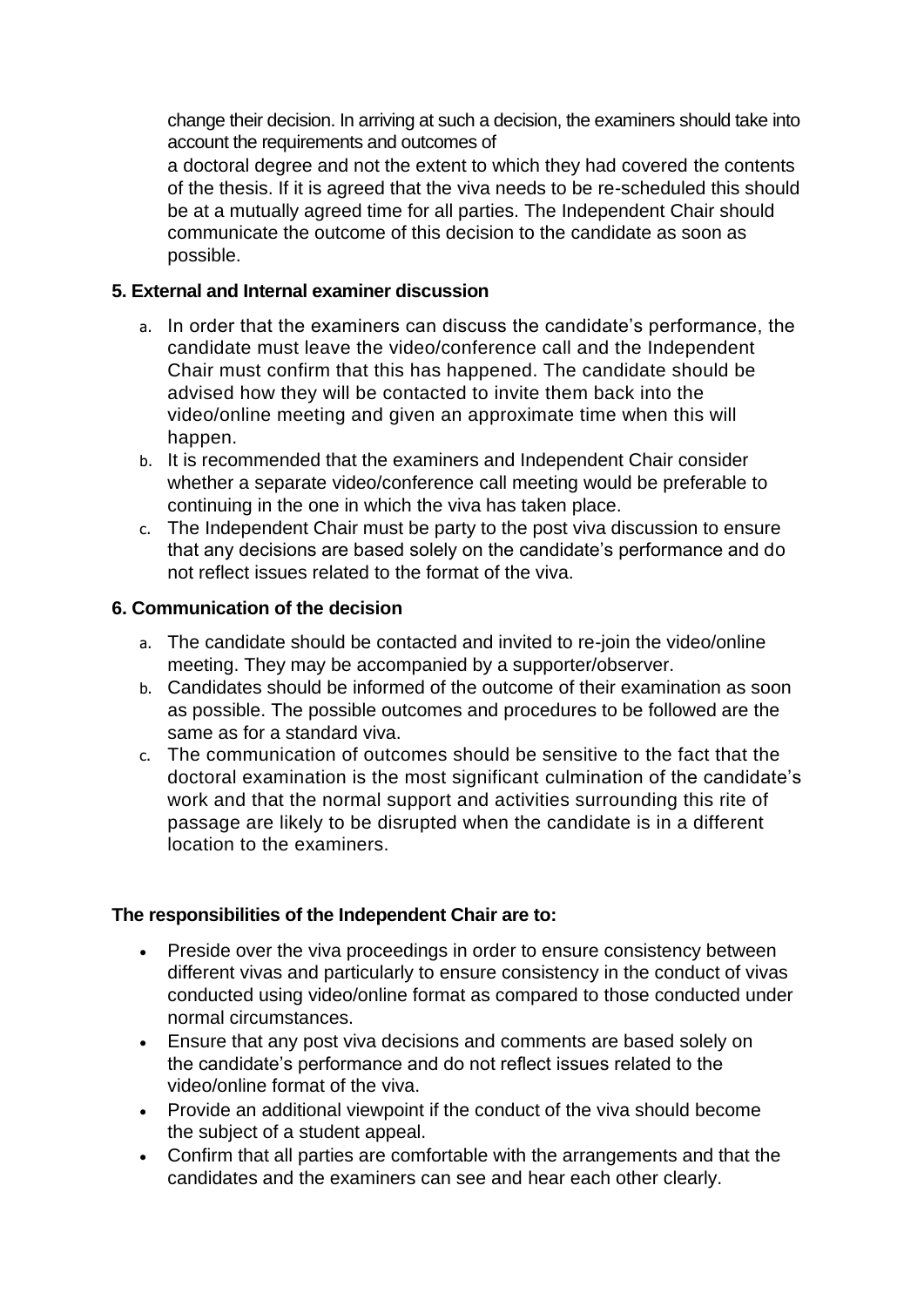- Make clear the expectations indicating the likely duration, the ability of the candidate and examiners to request brief breaks if necessary, and ensuring that all parties have everything to hand that they require.
- Actively monitor the quality of the connection, and in the case of occasional breakdowns/pauses in either the video or the audio link ensure that any discussion is repeated and that no misunderstanding has occurred.
- Make the decision about whether the viva continues in the event of a serious or protracted breakdown in the connection of more than 20 minutes. However, if it is clear before 20 minutes are up that re-connection cannot be made the viva should be postponed.